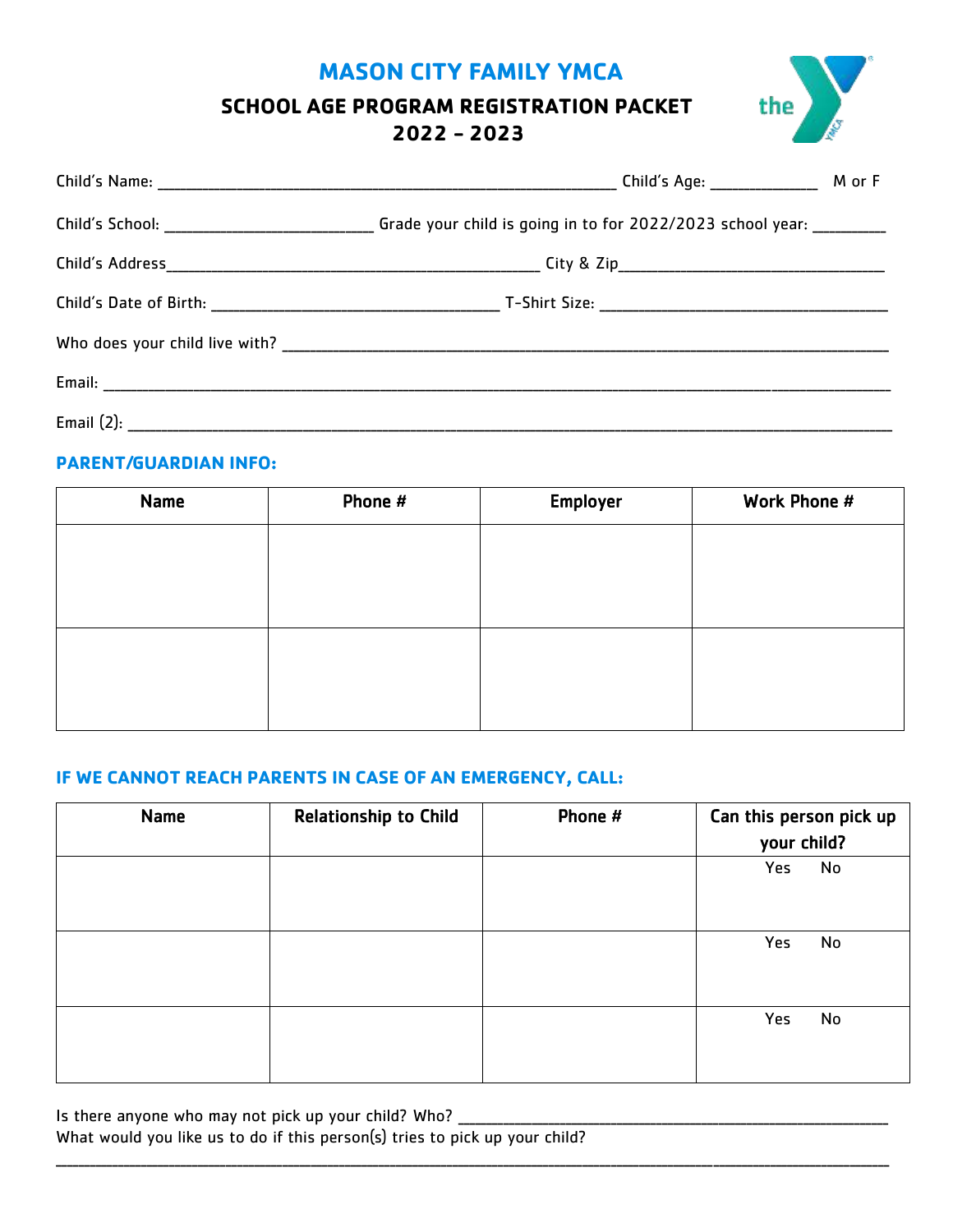#### **HEALTH AND MEDICAL INFORMATION:**

## Please attach a copy of your child's immunizations!

| Child's Doctor & Phone Number:                                                                                         |
|------------------------------------------------------------------------------------------------------------------------|
| Child's Dentist & Phone Number:                                                                                        |
|                                                                                                                        |
|                                                                                                                        |
| Is your child subject to fainting? _______________ Convulsive Seizures? __________ Other: ____________________________ |
| Has your child had any recent exposure to contagious disease? If so, explain: ________________________________         |
| Please describe any surgery, serious accidents, broken bones, vision or hearing conditions, or other illnesses in      |
|                                                                                                                        |
| Comments and recommendations to the YMCA staff regarding caring for your child:                                        |
|                                                                                                                        |
| Does your child have an IEP that would help us care for them? If so, can you provide a copy? ________________          |
|                                                                                                                        |
|                                                                                                                        |
| What motivates your child to behave positively? Recommendations for behavior management techniques?                    |
|                                                                                                                        |
| All information provided is confidential. Thank you for taking the time to help us get to know your child better. The  |

YMCA staff will use this to help your child have a fun and rewarding experience in our program.